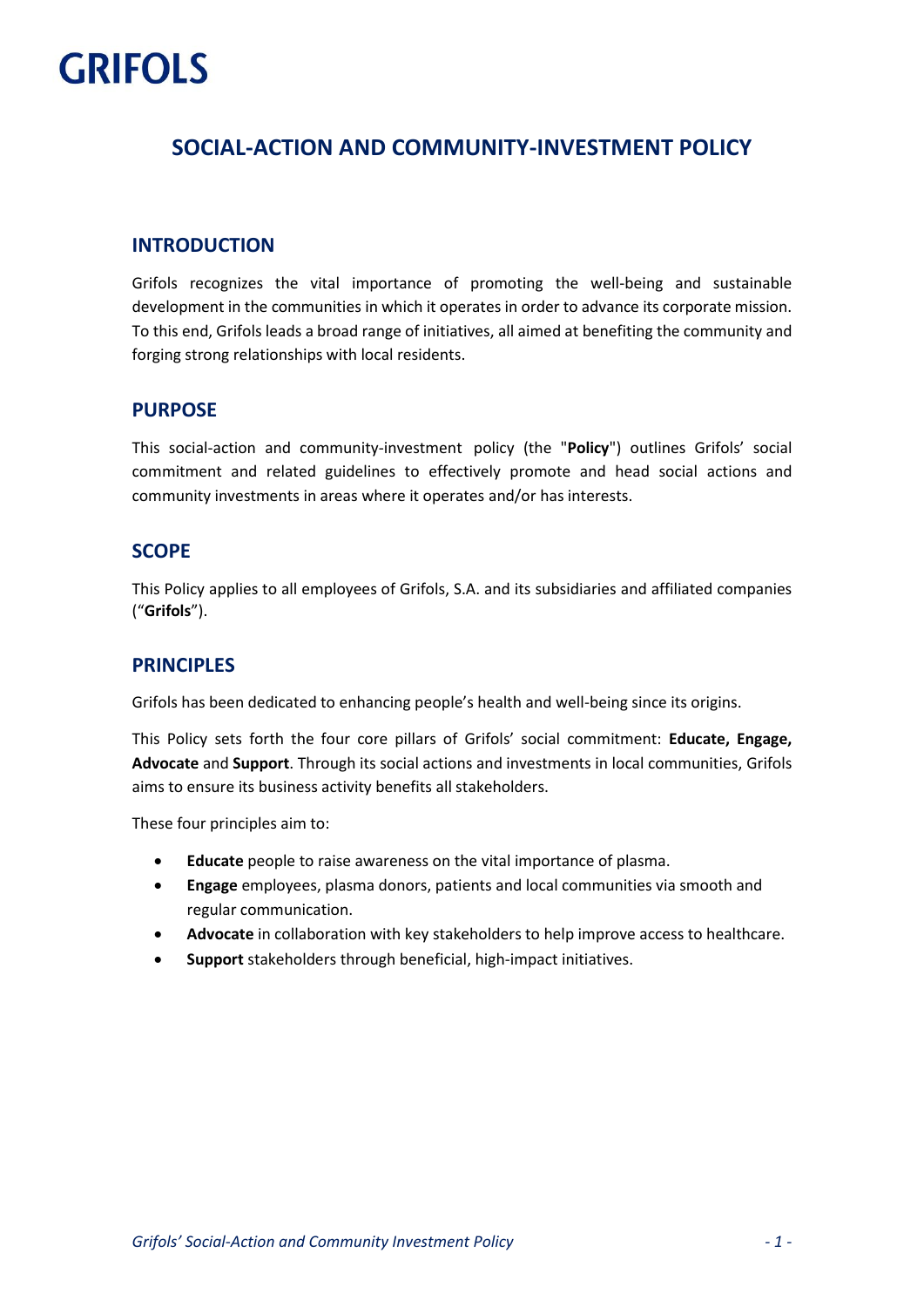

# **COMMITMENTS TO SDGs**

Grifols' operations and activities are aligned with the United Nations Sustainable Development Goals ("**SGDs**"), a collection of 17 interlinked objectives designed to promote sustainability in economic, social and environmental domains through a multi-stakeholder approach.

Guided by a robust corporate governance structure, Grifols' business model interweaves integrity, ethics, safety, quality and innovation, with the overarching aim of helping people live longer and healthier lives.

Grifols supports initiatives that create shared value, drive sustainable development and advance the SDGs.

Following an internal analysis, Grifols identified four areas where it can have the largest impact in promoting the SDGs:

#### **1. Health and well-being**



**2. Local development**



**3. Education**



**4. Environment**

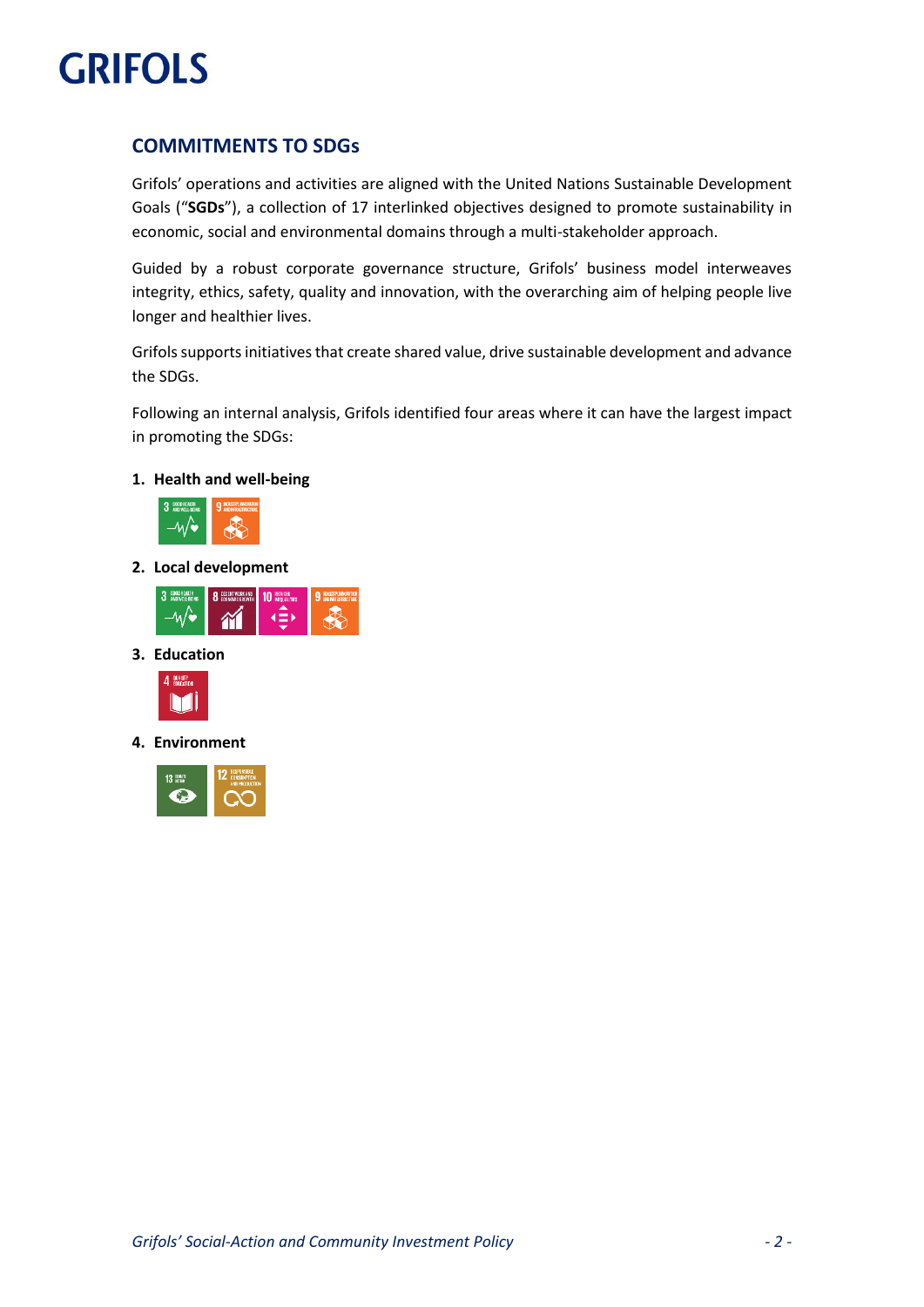# **GRIFOLS**

# **PRIORITY AREAS**

Grifols' social-action and community-investment activities relate to four key areas: **health and well-being, local development, education** and **the environment**.

## **1. Health and well-being**

Grifols' commitment to enhancing people's health and well-being is articulated through a range of actions aimed at improving access to healthcare, alleviating hunger, and encouraging the adoption of healthy lifestyle habits.

## **2. Local development**

Grifols proactively builds ties in its communities of operation aimed at promoting the local economy, creating job opportunities and improving the quality of life of its donors' communities.

## **3. Education**

Grifols may offer grants, sponsorships and scholarships to promote equality of opportunity in education among young people, subject to the fulfilment of other Grifols' internal processes and procedures. Grifols also spearheads ongoing actions to raise awareness of the importance of science as a driver of positive change.

## **4. Environment**

Grifols' commitment to sustainability is evidenced through a diversity of actions to protect, enhance and recover the environment. These include both company-led initiatives and collaborations with environmental and conservation groups.

# **IMPLEMENTATION, MONITORING AND EVALUATION**

Grifols' Sustainability Committee entrusts the compliance and monitoring of this Policy and associated risks and management to Corporate Affairs, Human Resources, Investor Relations and Sustainability. Investor Relations and Sustainability routinely updates the Sustainability Committee on the progress and status of Grifols' Social-Action and Community-Investment Strategy.

Grifols leverages a range of criteria to regularly monitor and evaluate the impacts of this Policy and correct any possible deviations.

In particular, Grifols through its office of Internal Audit, conducts regular audits of various departments and operations. As part of these audits or on an as-needed basis, Internal Audit may review and monitor compliance with this Policy, as well as any procedures derived from the same, including by identifying any appropriate enhancements to such policies and procedures or in business processes.